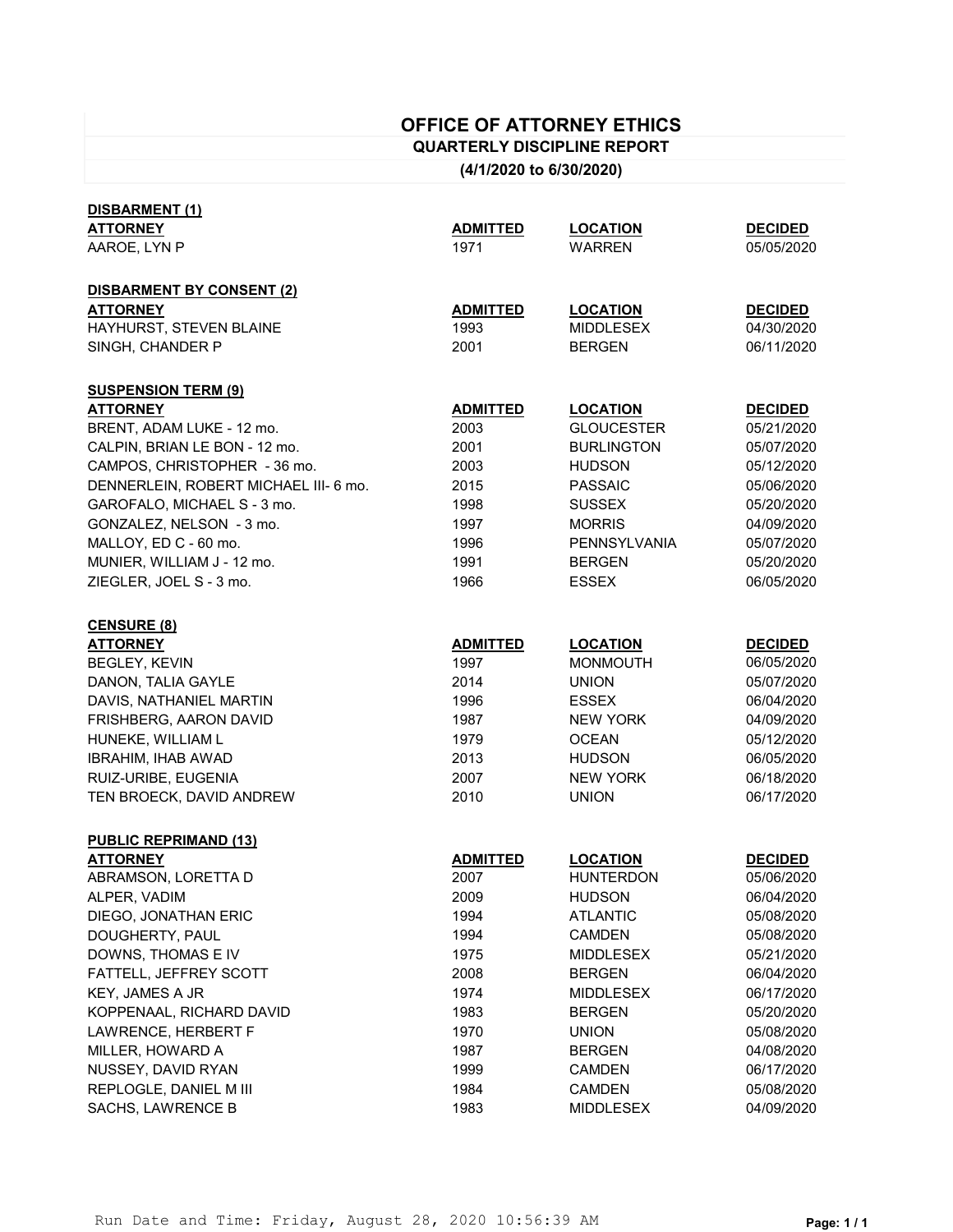| <b>ADMONITION (11)</b>          |                  |                            |                |  |
|---------------------------------|------------------|----------------------------|----------------|--|
| <b>ATTORNEY</b>                 | <b>ADMITTED</b>  | <b>LOCATION</b>            | <b>DECIDED</b> |  |
| COTZ, GEORGE J                  | 1974             | <b>BERGEN</b>              | 04/21/2020     |  |
| DOUGLASS, MICHELLE J            | 1988             | <b>ATLANTIC</b>            | 04/08/2020     |  |
| GARRUTO, ANDREW FRANK           | 1991             | <b>ESSEX</b>               | 04/08/2020     |  |
| <b>GEIST, JARED A</b>           | 2009             | <b>BERGEN</b>              | 05/26/2020     |  |
| GONZALEZ, JULIAN D              | 2015             | <b>MONMOUTH</b>            | 04/21/2020     |  |
| HOOPER-REAVIS, DONYALE YVETTE   | 2001             | <b>FLORIDA</b>             | 04/21/2020     |  |
| MUHLBAIER, BRIAN JOSEPH         | 1999             | <b>CUMBERLAND</b>          | 04/21/2020     |  |
| PENNINGTON, DARYL SARRELL       | 2004             | <b>BURLINGTON</b>          | 05/21/2020     |  |
| SERATA, DANIEL E                | 1986             | <b>HUDSON</b>              | 05/26/2020     |  |
| SISCO, KEVIN D                  | 1990             | <b>PASSAIC</b>             | 04/21/2020     |  |
| <b>VERRASTRO, THOMAS FRANK</b>  | 2001             | <b>UNION</b>               | 06/04/2020     |  |
|                                 |                  |                            |                |  |
|                                 |                  |                            |                |  |
| <b>TEMPORARY SUSPENSION (3)</b> |                  |                            |                |  |
| <b>ATTORNEY</b>                 | <b>ADMITTED</b>  | <b>LOCATION</b>            | <b>DECIDED</b> |  |
| <b>GRANT, ALBERT O II</b>       | 1971             | <b>MORRIS</b>              | 04/29/2020     |  |
| LONG, DOUGLAS M                 | 1999             | <b>GLOUCESTER</b>          | 05/28/2020     |  |
| PERRUCCI, ANGELO M              | 1990             | <b>PENNSYLVANIA</b>        | 04/29/2020     |  |
| SAUNDERS, DARRYL M.             | 1990             | <b>UNION</b>               | 03/03/2020     |  |
|                                 |                  | TOTAL TEMPORARY DISCIPLINE |                |  |
| <b>REINSTATEMENTS (7)</b>       |                  |                            |                |  |
| <b>ATTORNEY</b>                 | <b>SUSPENDED</b> | <b>LOCATION</b>            | <b>DECIDED</b> |  |
| BARONI, WILLIAM EDWARD JR       | 04/06/2017       | <b>MERCER</b>              | 05/12/2020     |  |
| <b>BURNS, SALEEMAH M</b>        | 02/14/2020       | <b>BERGEN</b>              | 06/26/2020     |  |
| GAYL, JOSHUA LAWRENCE           | 04/07/2017       | <b>PENNSYLVANIA</b>        | 04/23/2020     |  |
|                                 | 06/18/2018       | <b>MORRIS</b>              | 05/14/2020     |  |
| HYDE, CHRISTOPHER WEST          |                  |                            |                |  |
| SERI, GNOLEBA REMY              | 08/15/2018       | <b>BERGEN</b>              | 05/21/2020     |  |
| SORIANO, WILLIAM J              | 05/08/2018       | <b>ESSEX</b>               | 06/26/2020     |  |
| ZONIES, DANIEL B                | 01/06/2020       | <b>CAMDEN</b>              | 06/17/2020     |  |
|                                 |                  |                            |                |  |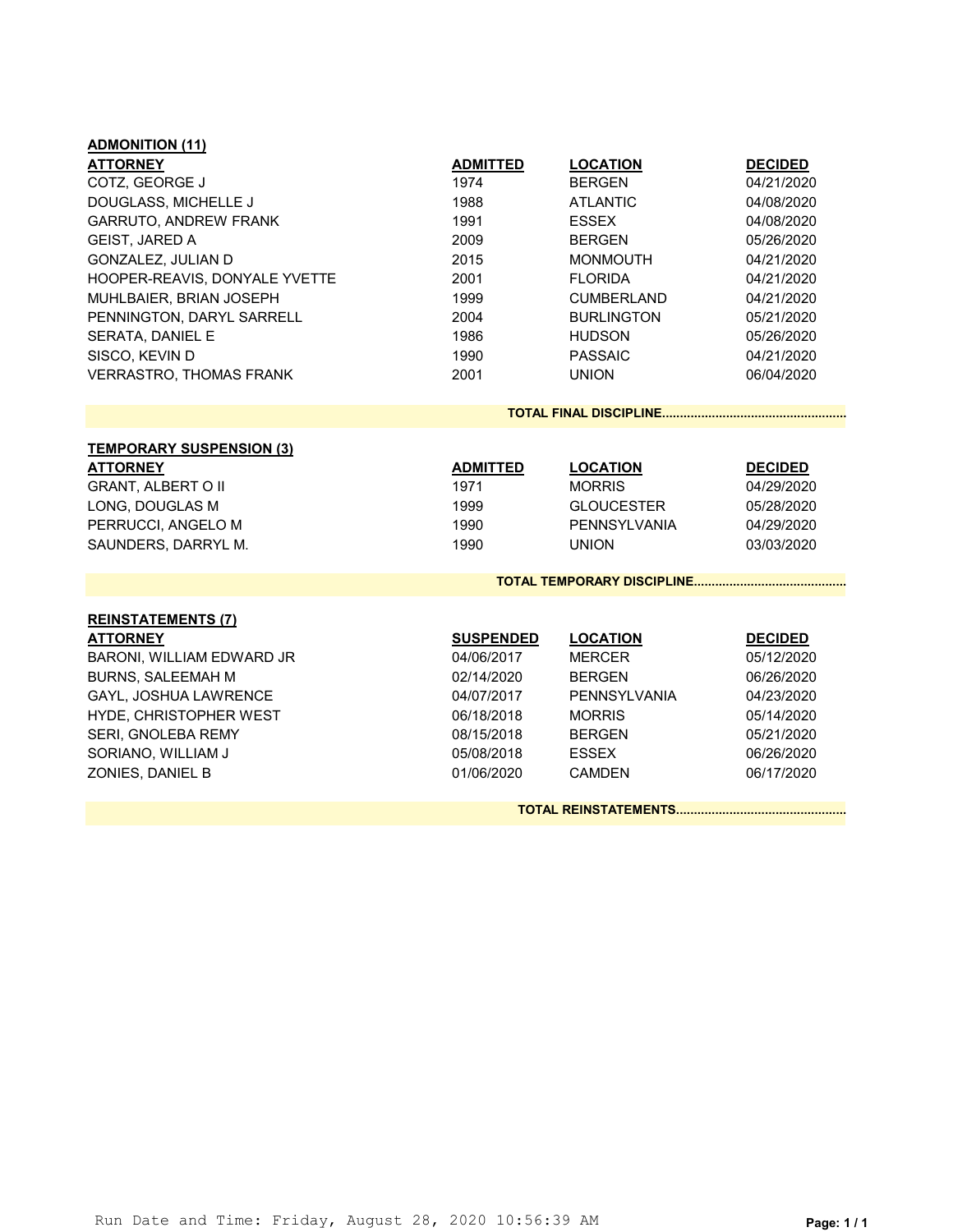## **EFFECTIVE**

05/05/2020

# **EFFECTIVE**

04/30/2020 06/11/2020

### **EFFECTIVE**

05/21/2020 05/07/2020 05/12/2020 10/04/2018 05/20/2020 05/07/2020 06/05/2020 06/22/2020 07/06/2020

## **EFFECTIVE**

06/05/2020 05/07/2020 06/04/2020 04/09/2020 05/12/2020 06/05/2020 06/18/2020 06/17/2020

### **EFFECTIVE**

05/06/2020 06/04/2020 05/08/2020 05/08/2020 05/21/2020 06/04/2020 06/17/2020 05/20/2020 05/08/2020 04/08/2020 06/17/2020 05/08/2020 04/09/2020